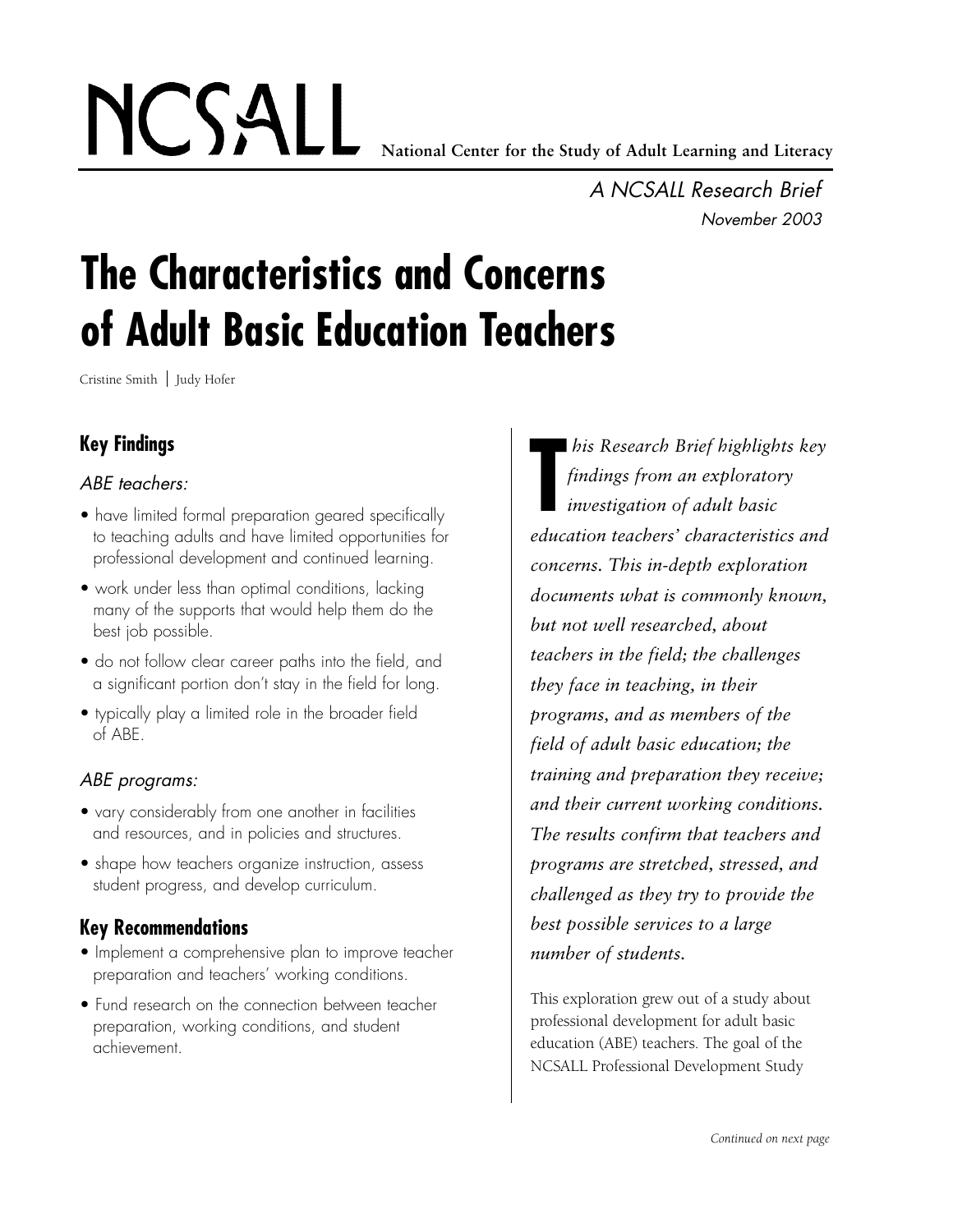*Supporting teachers to learn requires a systems approach: teacher preparation is related to teachers' working conditions, in that teachers will not be able to access training unless funding and structure support them to do so, and teachers are unlikely to invest in their own training unless they are preparing for jobs that are wellsupported and stable.* 

#### *—NCSALL Professional Development researchers*

was to understand how ABE teachers change as a result of participating in professional development, and what factors influence that change. The study was conducted between 1998 and 2000 and involved 106 ABE teachers from three New England states. The Professional Development Study found that how teachers change as a result of professional development is influenced by a complex interaction between individual factors (e.g., educational background, motivation, years of experience teaching in the field), p rofessional development factors (e.g., number of hours of professional development attended and quality of the professional development), and program/system factors (e.g., access to paid preparation time, benefits, and colleagues, and input to decisionmaking in the program).

In the process of collecting information from the teachers in the Professional Development Study (through questionnaires, interviews with teachers and their program directors, and visits to their programs), we learned about who teachers are as learners, as classroom teachers, as program members, and as members of the field of adult basic education.

## **Findings**

We found that ABE teachers have limited formal preparation geared specifically to teaching adults, and have limited opportunities for professional development and continued learning. There are three avenues for teachers to learn: (1) on their own through self-study, from teaching students, or from their own

experience; (2) informally from colleagues (inside and outside of the program) and directors; and (3) formally through professional development activities. Isolation, part-time job structure, and limited opportunities for professional development may require teachers to rely more on learning from selfstudy or from their own experience, a difficult proposition for those teachers who do not have the time or sufficient training to study on their own.

Most ABE teachers do not follow clear career paths into the field, and a significant portion do not stay in the field for long. Typically, ABE teachers work under less than optimal conditions, lacking many of the supports that would help them do the best job possible. Teachers are strongly affected by their working conditions and respond to them by: coping with the situation; challenging and trying to improve the situation; or leaving their job, and possibly the field, altogether.

Teachers face unique challenges in their teaching because of the policies and structure of the ABE field, and how they approach these challenges is influenced by both program and individual factors. Programs' beliefs about the purpose of ABE instruction, their curriculum development and assessment practices, and their policies on enrollment shape teachers' approach. Teachers' own knowledge and skills in curriculum development, their beliefs about the appropriate role for ABE teachers, and their beliefs about the purpose of ABE instruction also strongly affect how they approach these challenges.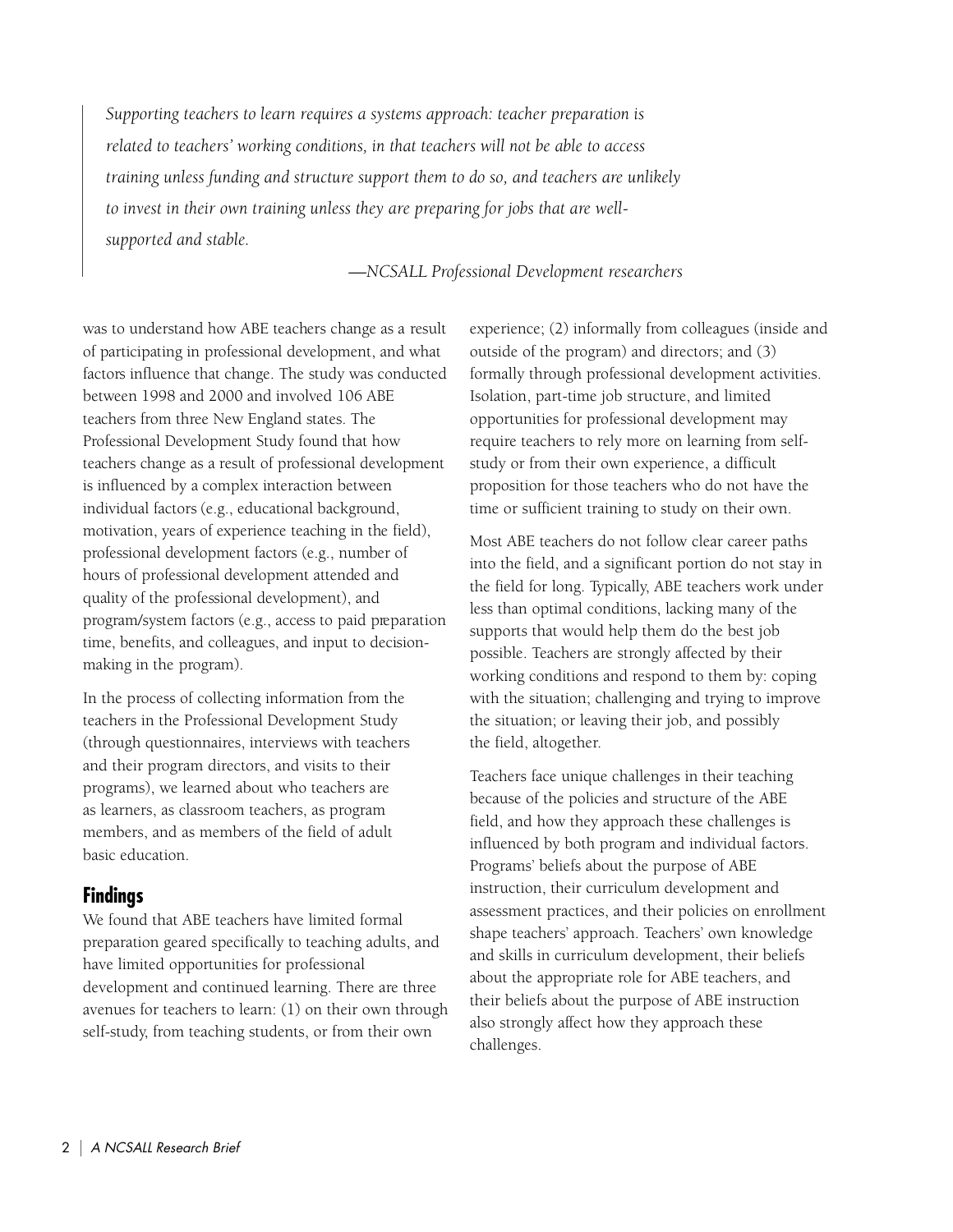Programs in ABE vary considerably in facilities and resources and in policies and structure. Limited resources and policies imposed by external forces affect the programs' ability to provide the types of services to students that they would like to provide.

Finally, many teachers do not play a role in the broader field of ABE (e.g., advocating for students' needs, providing professional development to other teachers), either because they are unaware of opportunities or they are not inclined, prepared, supported, or even expected to participate outside of their program.

## **Implications**

The main implication of these findings is that ABE teachers require better preparation, but even that is not enough. Teachers feel they need to be better supported if they are to provide high-quality instruction and services to students. In order to change the current situation, our field needs to recognize the needs of teachers as critical to the improvement of the field as a whole and then create a plan for improving both the preparation and working conditions of its teachers. A plan for improving teacher preparation and working conditions should be built upon research that demonstrates the connection between well-trained, well-supported teachers, student persistence and achievement, and impact on students' lives. We also need more research that investigates this connection.

#### **Recommendations**

After analyzing and reflecting on the data in this exploratory study, we conclude that the two most urgent issues for our field in relation to its teachers are the lack of preparation teachers receive to teach adults and the poor conditions under which they work. We recommend a plan of action for improving teacher preparation and working conditions, based on the belief that the field will only improve to a limited extent without attention to these issues.

A plan for improving teacher preparation and working conditions starts with policymakers in programs and states attempting to provide better working conditions for teachers, including more teaching resources, well-supported jobs (including a greater proportion of full-time jobs), opportunities for professional development, access to colleagues to share ideas and information, and input to decision-making in programs. Under such conditions, potential teachers may begin to see ABE as a career, rather than an accidental job choice. This process, which may be long-term and certainly will require dedicated funding, should start with a review of how ABE programs in some states have managed to create appropriate working conditions and well-supported jobs.

# **The Reality of Adult Basic Education Teachers' Jobs**

Teachers' top concerns about their jobs relate to their program (structure and mission, facilities, and administration support) and their working conditions (salary, security, benefits, and number of working hours).

The main reasons teachers gave for why they would leave their ABE job were low salary, lack of benefits, limited working hours and, to a lesser extent, lack of job security.

Teachers reported a fairly strong desire to stay in the field, but they were less likely to want to work in the field five years from now (as opposed to one year from now), and even less certain they viewed work in the ABE field as their long-term career.

Well-supported jobs were the exception, rather than the rule, among the teachers in our sample. A wellsupported job in ABE would include receiving a living wage and having access to benefits, more working hours, job security (or at the very least, program stability), paid prep time, and paid professional development release time.

Teachers had three responses to poor working conditions, which also affected programs and students: cope, challenge, or leave.